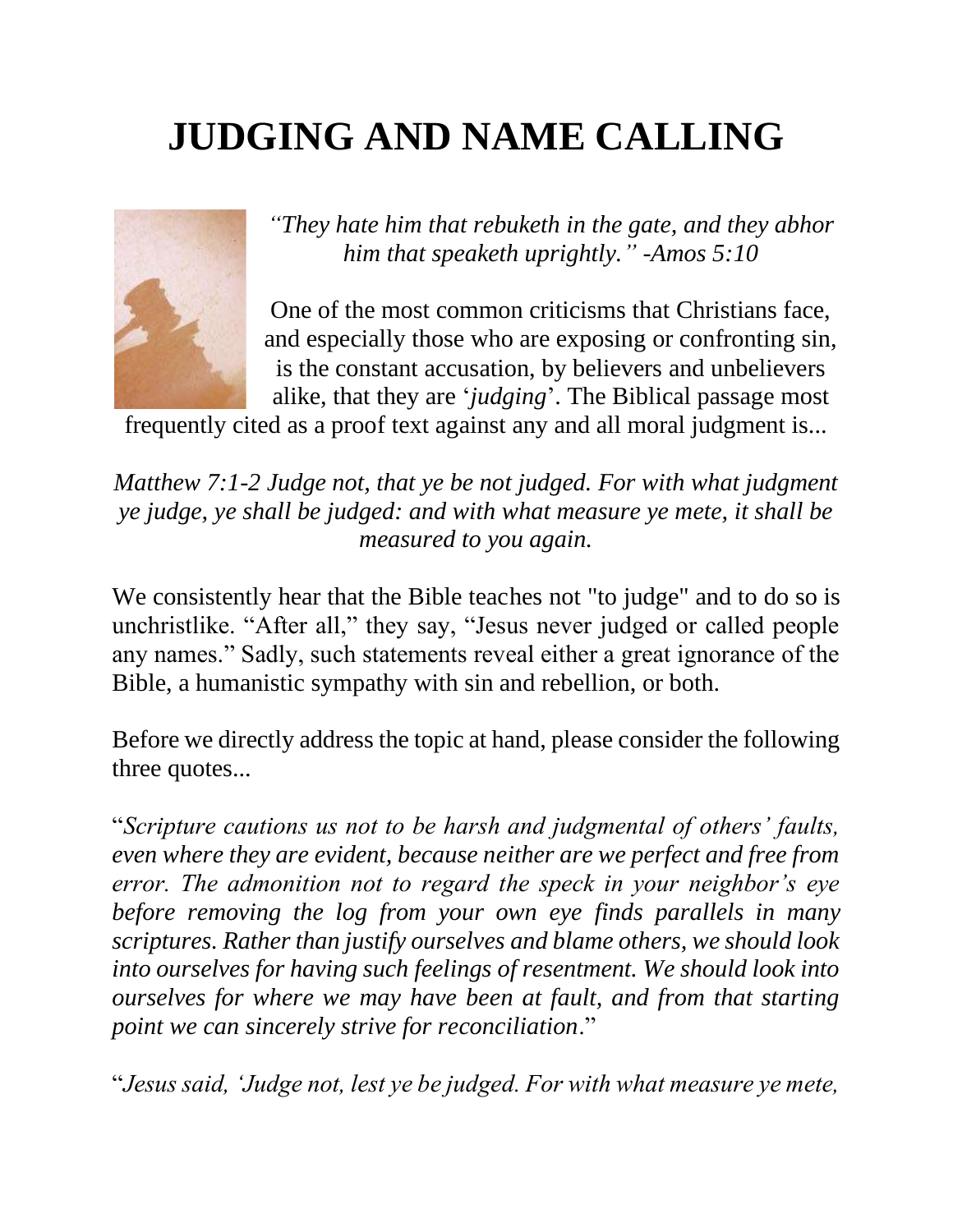*so shall it be measured unto you.' Judge not. Do not judge. The selfrighteous don't stop with judging, but go ahead and issue sentence. 'Because you commit this 'sin', as I have judged you, you are to burn in hell'. We can refer back to Jesus' instructions in a nutshell, and say, "does this action show love to my neighbor or not?"*

*"Christians of all stripes, we must let (them) know the real, palpable love of God. They must be able to feel it in the deepest parts of their souls. They must be able to hear it in every word we speak, and to see it in everything we do. It must spring to their mind every time they think about us. We must be so closely associated with Love that they cannot tell where we leave off and Christ begins."*

Do these thoughts sound familiar? Aren't these quotes typical of the '*never judge*' concepts found in mainstream Christianity? No doubt, many would declare these statements represent sound doctrine. However, we must ask ourselves, who uttered these words? The first quote is by *Rev. Sun Myung*, head of the cultic Unification Church. The second and third are by *Roger Stratton* and *Steven Pearson* respectively, both are authors who promote and sanction homosexual Christianity. Perhaps we should remember *John's* warning in his first epistle...

*1 John 4:5-6 They are of the world: therefore speak they of the world, and the world heareth them. We are of God: he that knoweth God heareth us; he that is not of God heareth not us. Hereby know we the spirit of truth, and the spirit of error.*

Whenever sinful humanity and hypocritical religion endorse and advance a concept, it is generally, almost without exception, erroneous (Lk 16:15). Sadly, the modern church's theology is often more in tune with the trends of fallen humanity than with God's Word. Obviously, this is reflective of the utter lack of solid Bible teaching in the sin-drunken American church. The enemy, in an attempt to weaken Christendom, has sought to undermine our obligation to judge righteous judgment. By doing so, Satan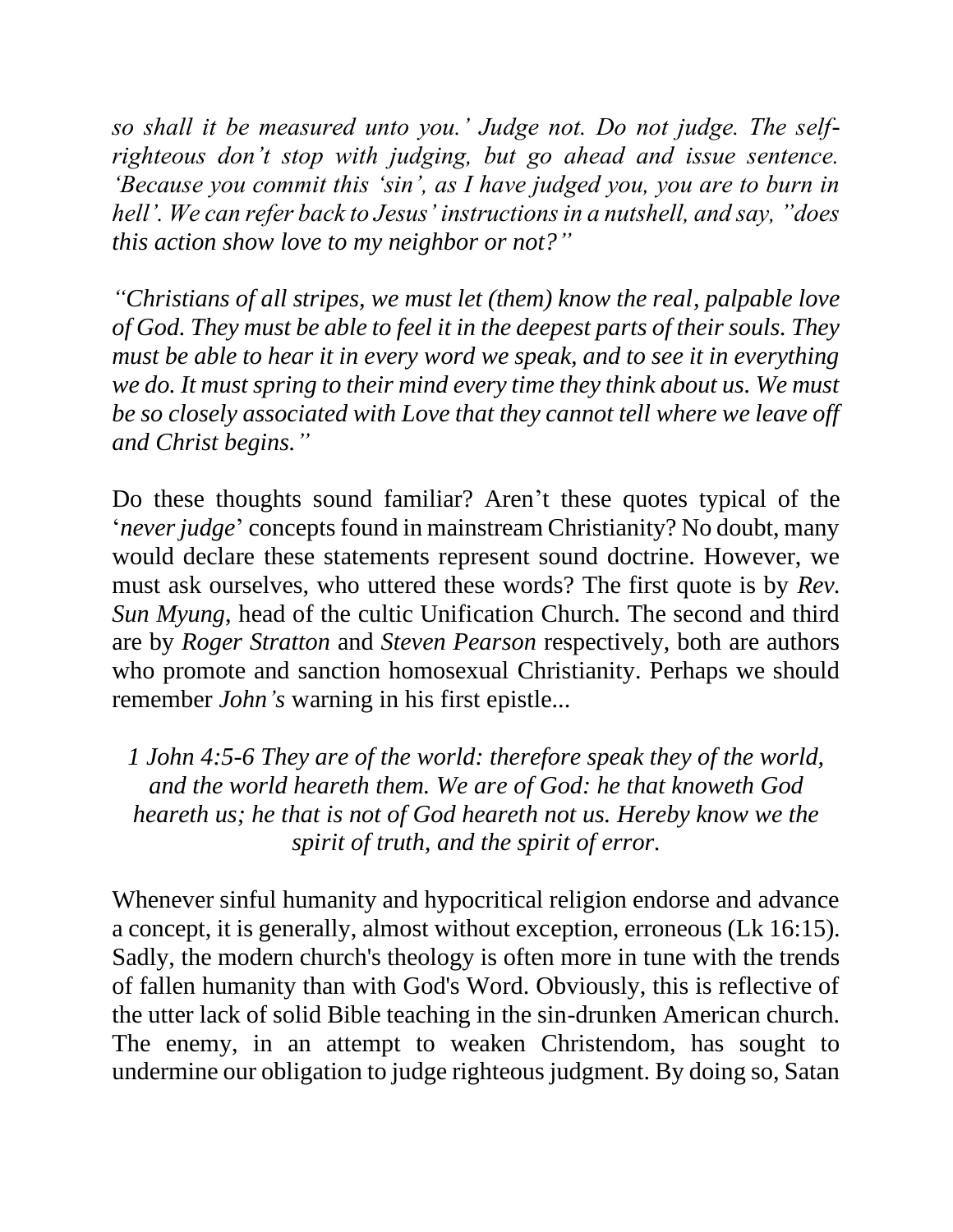has, in many cases, silenced Christians from sounding the clarion call for sinners and hypocrites to repent.

# *Luke 14:34 Salt is good: but if the salt have lost his savour, wherewith shall it be seasoned?*

Tragically, this condition has so softened modern Christianity that the church is almost unable to proclaim the truth of God's law and mind.

*Proverbs 28:4-5 They that forsake the law praise the wicked: but such as keep the law contend with them. Evil men understand not judgment: but they that seek the Lord understand all things.* 

It emasculates those who would be a bright and shining light in the midst of a crooked a perverse generation.

*Ephes. 5:13 But all things that are reproved are made manifest by the light: for whatsoever doth make manifest is light.*

The church has become intimidated by the opinions of the world as they accuse us of, "religious bigotry, hate mongering, and intolerance." Think for a moment, why is the command to judge so vehemently attacked in our society? Obviously, if we, the church, stop judging, we will no longer be able to distinguish good from evil, and finally succumb to moral relativism.

Now, nothing could be more unbiblical, let alone absurd, than the idea that Christians are not to judge. In addition, it is equally ridiculous that we cannot name sinners by the sins they are guilty of committing and loving. Thus, in this brief study we will establish, by the Word of God, that we are: commanded to judge, that failure to judge is sin, and that it is impossible not to judge. Then we will briefly look at name calling.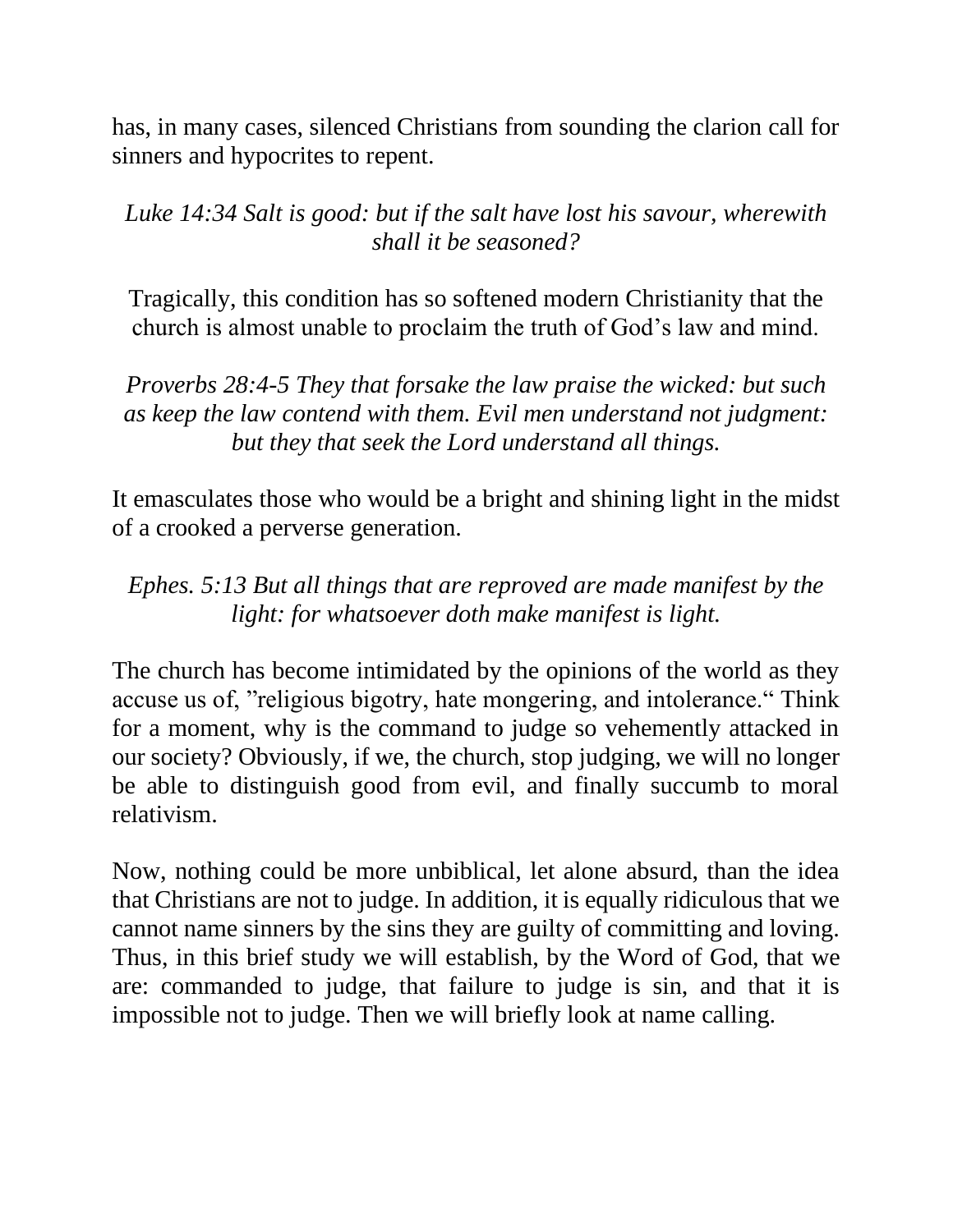### **FIRST, WE ARE COMMANDED TO JUDGE**

Let us begin by considering the passage that is so often misquoted and misunderstood, Matthew 7:1-15.

*Matthew 7:1-2, 6, 15-16 Judge not, that ye be not judged. For with what judgment ye judge, ye shall be judged: and with what measure ye mete, it shall be measured to you again. And why beholdest thou the mote that is in thy brother's eye, but considerest not the beam that is in thine own eye? Or how wilt thou say to thy brother, Let me pull out the mote out of thine eye; and, behold, a beam is in thine own eye? Thou hypocrite, first cast out the beam out of thine own eye; and then shalt thou see clearly to cast out the mote out of thy brother's eye. Give not that which is holy unto the dogs, neither cast ye your pearls before swine....Beware of false prophets...Ye shall know them by their fruits."*

Notice, if we read this passage in context, we learn that Jesus is not establishing a blanket condemnation of all judgment, but is warning us of "hypocritical judgment." He is teaching us that we must appropriately deal with ourselves before we can adequately deal with others. Secondly, we also see that in actuality, *Jesus*, rather than commanding us '*not to judge*', is commanding us '*to judge*'.

*Matthew 7:5 ...first cast out the beam out of thine own eye; and then shalt thou see clearly to cast out the mote out of thy brother's eye.*

*Jesus* is communicating that it is, at least sometimes, appropriate to '*cast the mote out of thy brother's eye'*. Incidentally, it is interesting to note that Jesus refers to His listeners as '*hypocrites*' and '*evil*', this coming from a man supposedly telling us to never judge. In the next verse, *Jesus* also commands us to withhold that which is holy from '*dogs*', and pearls from '*swine*'. In verses 13 and 14 we are also told to judge what is the '*strait way*' and the '*broad way*', and choose one over the other. In verse 15, *Jesus* warns us of false prophets and tells how they can be identified.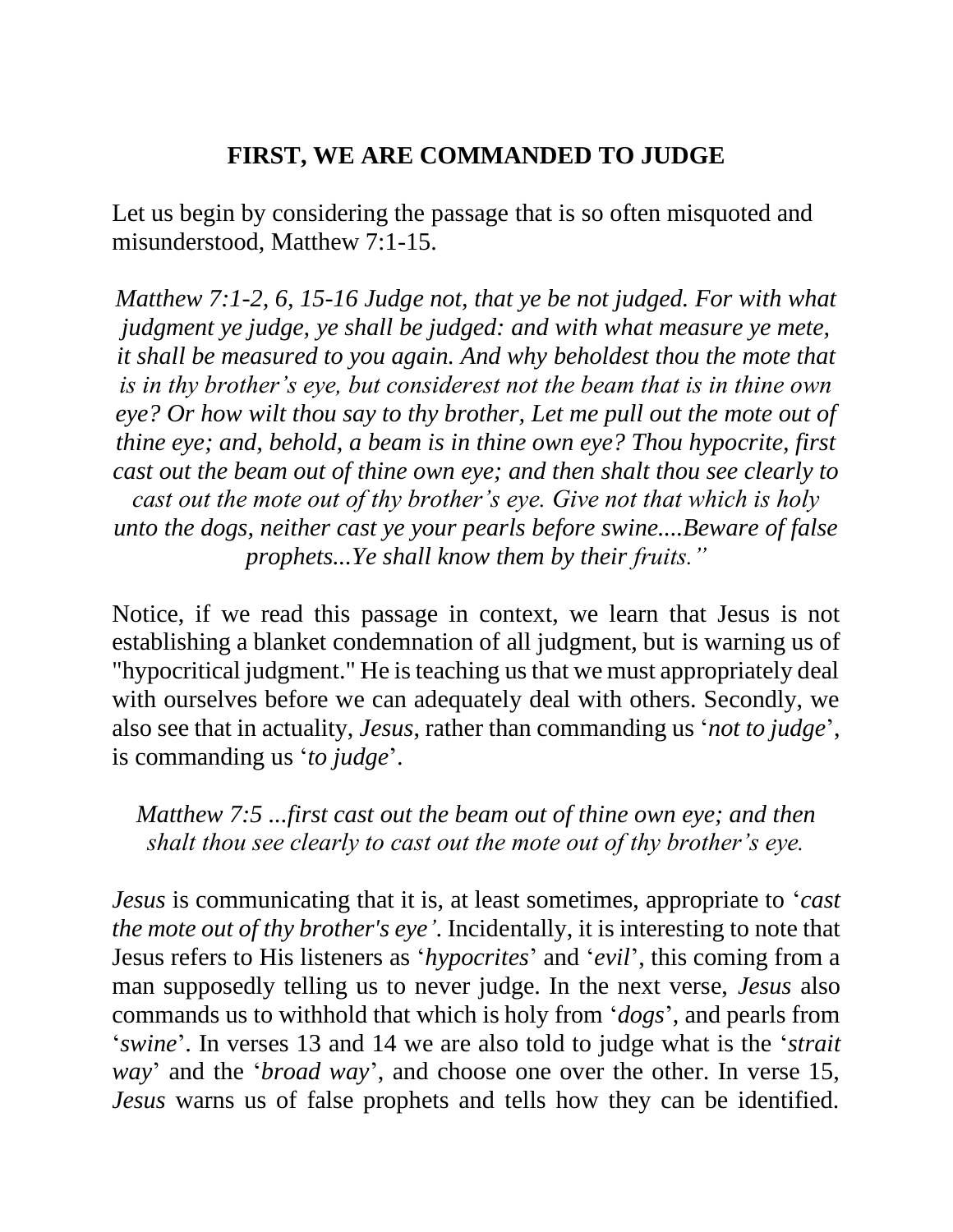Obviously, all these exhortations either constitute '*judgment*' or demand that we '*judge*' to fulfill.

Moreover, we are commanded to judge throughout the Bible, for example in...

*Proverbs 31:9 Open thy mouth, judge righteously, and plead the cause of the poor and needy.* 

*Ezekiel 22:2 Now, thou son of man, wilt thou judge, wilt thou judge the bloody city? yea, thou shalt show her all her abminations.*

*Ezekiel 23:36 The Lord said moreover unto me; Son of man, wilt thou judge Aholah and Aholibah? yea, declare unto them their abominations;* 

*Luke 12:57 Yea, and why even of yourselves judge ye not what is right?* 

*John 7:24 Judge not according to the appearance, but judge righteous judgment.* 

*1 Cor. 2:15-16 But he that is spiritual judgeth all things, yet he himself is judged of no man. 16For who hath known the mind of the Lord, that he may instruct him? But we have the mind of Christ.* 

*1 Cor. 6:2-3 Do ye not know that the saints shall judge the world? and if the world shall be judged by you, are ye unworthy to judge the smallest matters? 3Know ye not that we shall judge angels? how much more things that pertain to this life?* 

### **IN MANY CASES, FAILURE TO JUDGE IS NOT ONLY UNLOVING, BUT SINFUL**

*Ezekiel 33:8 When I say unto the wicked, O wicked man, thou shalt surely die; if thou dost not speak to warn the wicked from his way, that wicked man shall die in his iniquity; but his blood will*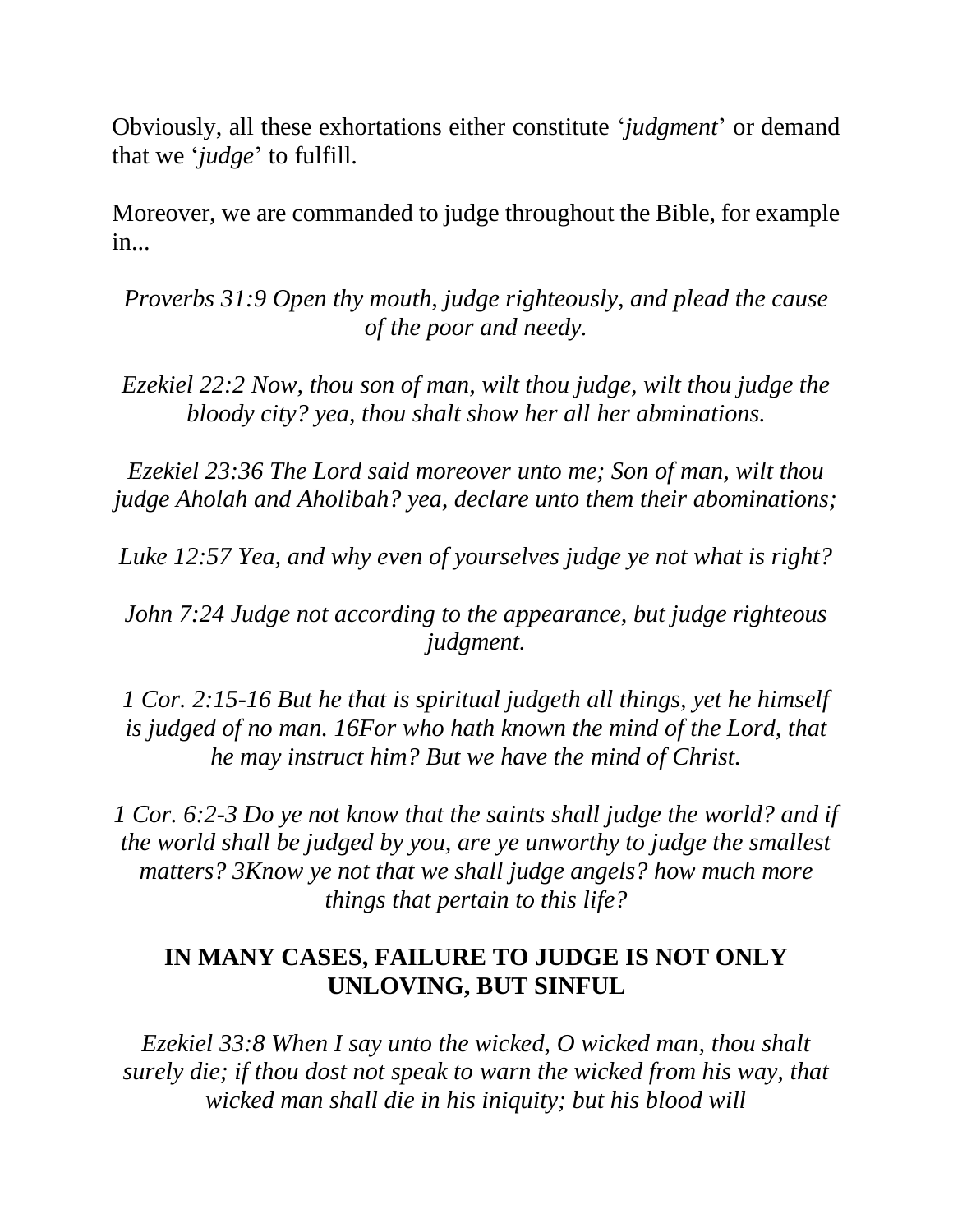#### *I require at thine hand.*

This attitude of "don't judge" is sending our society to hell. Why? Too often, we have withheld warning from those who perish. It is impossible to fulfill the Great Commission without telling sinners what a Holy God thinks about their sin. In fact, it is impossible to merely read God's Word without applying God's judgment against sin. We, as Christians, cannot fulfill our call to love sinners apart from declaring God's law, which indeed, will judge them. The failure to judge has given us a nation infested with promiscuity, militant sodomites, drugs, abortion, heresies, and untold vice. Sadly, the unwritten commands of much of the modern Evangelical Church are as follows:

1. Be extremely nice at all times (*to be pleasant is defined as love. To be described as something other than nice would constitute a walking outside of love as it is currently defined*).

2. Judge Not (*you may approve of anything and everything that professes Jesus Christ, but you must never speak negatively about anything*).

3. Never, under any circumstances offend anyone (*offending someone might be equated with having a demonic spirit*).

There is this underlining pressure to fulfill these unwritten commands. This, of course, may be an oversimplification, but these basic ideas are almost universally honored. Almost subconsciously, people believe that being "nice" constitutes Biblical Christianity. True, we should be loving, but to truly "love" will rarely be appreciated by evil men. Remember, Jesus was not murdered because He was considered nice.

# *John 7:7 The world cannot hate you; but me it hateth, because I testify of it, that the works thereof are evil.*

And may we understand, true love gives people what they *need*, not what they necessarily *want*.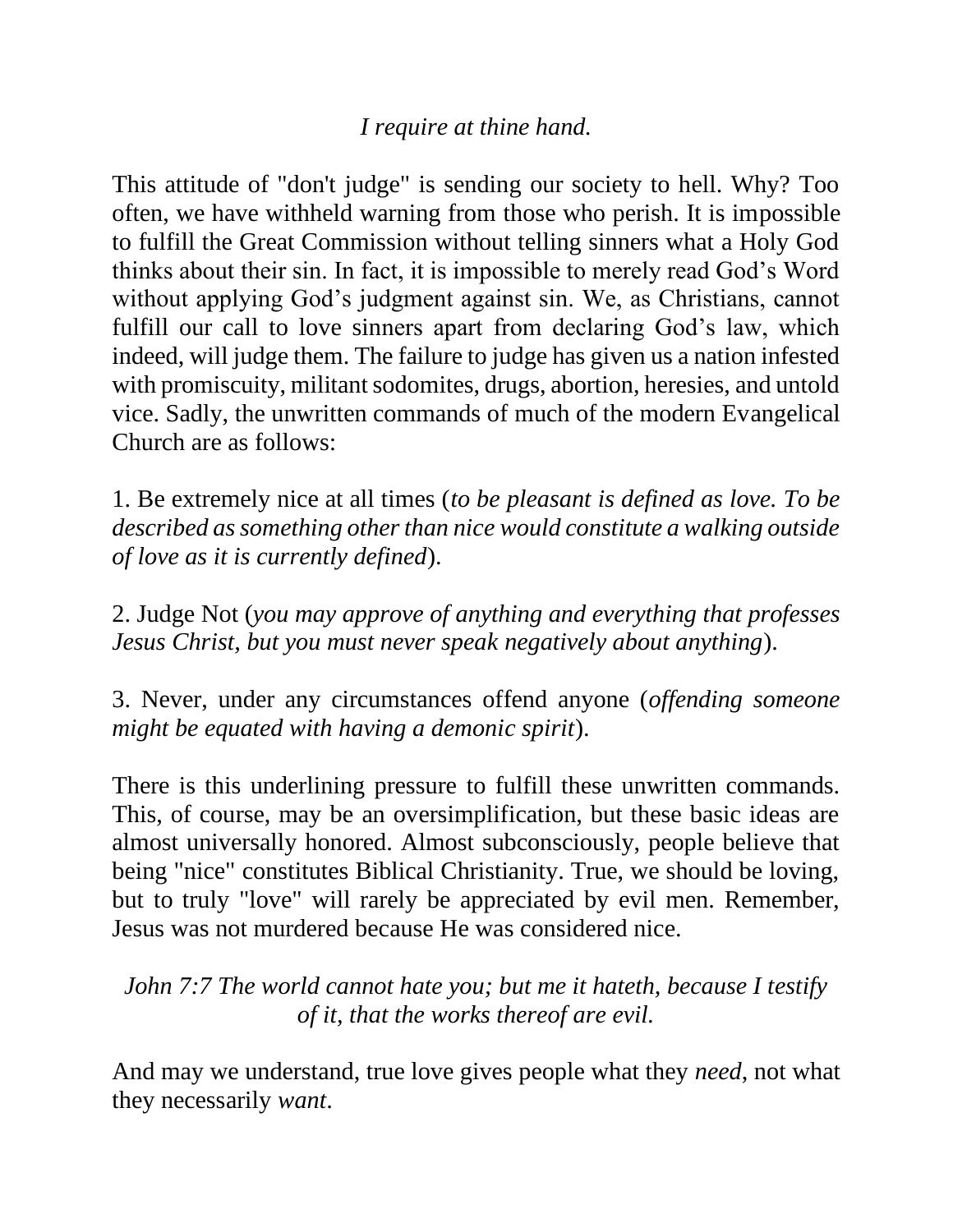Now, the plain fact of the matter is that we are not actually doing the judging: God is.

We are judging by God's Word. God has already made the judgment, it is merely our duty to communicate that to the world (we are to be the mouthpiece of God, His messengers). The question is not, who are you to judge? But rather, who are we to withhold the warnings of God's Word? Is there anything loving about refusing to warn the wicked to avoid wounded feelings? Can anyone deny that such motivation is selfcentered?

Granted, in delivering judgment, discernment is in order. Presenting the gospel to a 10 year old is a different situation than preaching to 50,000 militant homosexuals at a sodomite parade. Witnessing to a relative with whom you will interact with for years is not the same as confronting drunken sinners leaving a rock concert where we have only a fleeting moment to communicate our message.

# **IT IS IMPOSSIBLE TO AVOID JUDGMENT AS EVERYONE MAKES MORAL JUDGMENTS**

How can we define judging? In one sense, it is merely making a decision, discerning that one choice is superior to another. If you decide to drink milk and not radiator fluid, that is judging. If you tell someone they are doing a good job, that is judging. If you decide not to believe a con man, that is judging. Judging is a necessary part of life. We make such judgments every day. Should I eat moth balls or M&Ms? However, moral judgment is more specific. Moral judgments define reality according to Biblical revelation; they force us to establish absolutes. Are Mormons Christians or are they part of a cult? Must men be born-again to go to heaven? Would we tell a Muslim he is hell-bound except he repent? We all judge, it is inescapable. The real issue is whether or not it is right to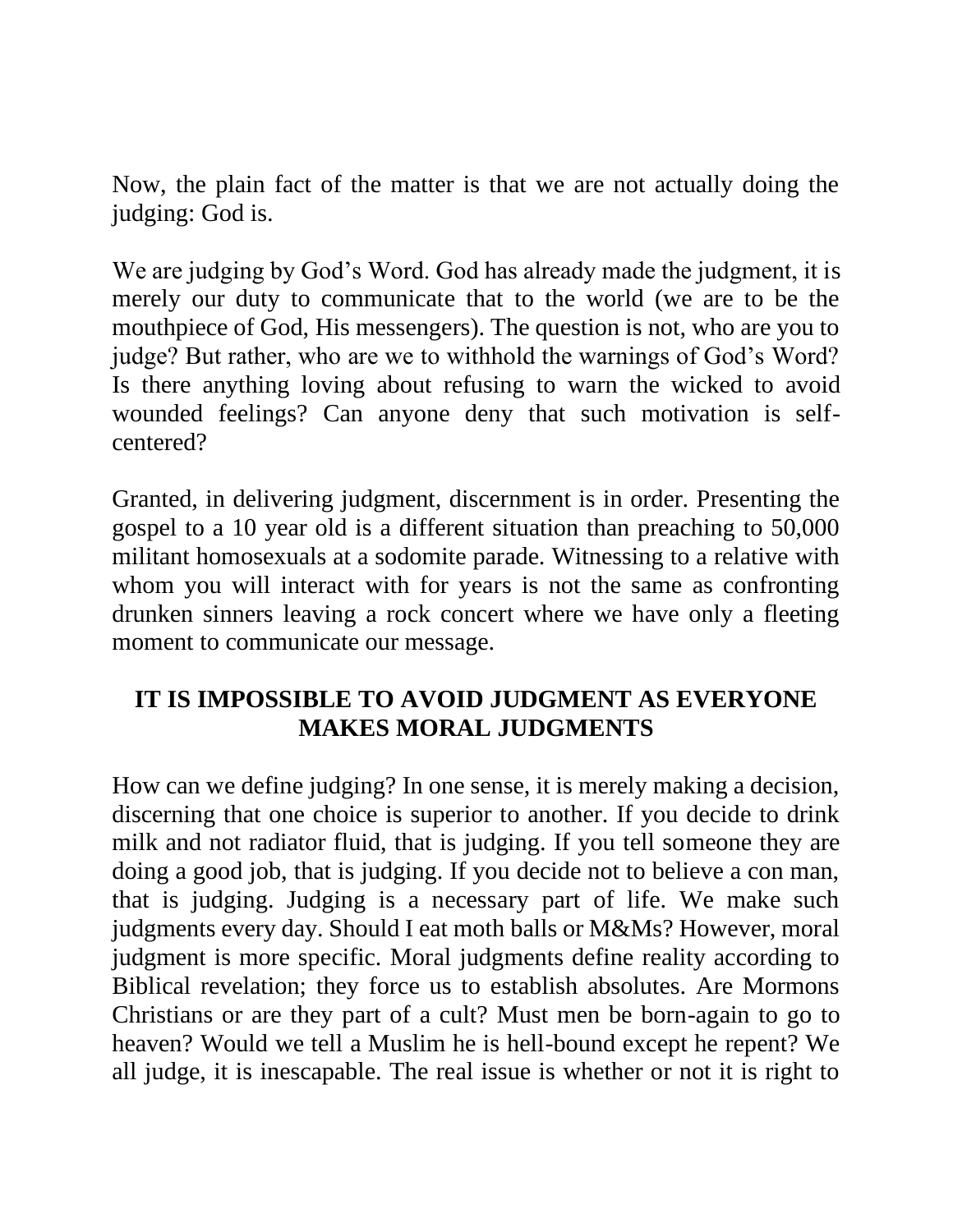tell the truth. If men are truly perishing and facing eternity in hell, is it right to warn them?

*Leviticus 19:15-17 Ye shall do no unrighteousness in judgment: thou shalt not respect the person of the poor, nor honour the person of the mighty: but in righteousness shalt thou judge thy neighbour. Thou shalt not go up and down as a talebearer among thy people: neither shalt thou stand against the blood of thy neighbour: I am the Lord. Thou shalt not hate thy brother in thine heart: thou shalt in any wise rebuke thy neighbour, and not suffer sin upon him.* 

Moreover, another philosophical problem with the "never judge" doctrine is the hypocritical acceptance of "positive judgments". For example, years ago, in an e-mail correspondence with a brother I was concerned about, I offered a stern warning against a certain heretical ministry. To this, he was shocked and accused me of "judging." I admitted I had judged the ministry, but by God's Word. I then asked him, "do you believe this ministry is of God?" To which he replied, "yes, I believe they are very godly." I then explained that he had made a "judgment" just as I had, but his judgment was considered "positive" so it was deemed o.k., while mine was considered "negative," so it was considered unloving. If judgment is always wrong, then we must not make any moral conclusions. Remember, it takes as much eternal wisdom to decide someone is godly as it does to decide someone is not. Hence, all are making judgments, this is not the question, but rather, are our judgments in accordance to God's Word and His mind.

#### **WHAT ABOUT NAME-CALLING?**

The following is a short and incomplete list of some of the names that people are called in the New Testament. We limit ourselves to the N.T. because, many people erroneously believe the O.T. emphasizes the wrath of God, while the N.T. reveals God's love.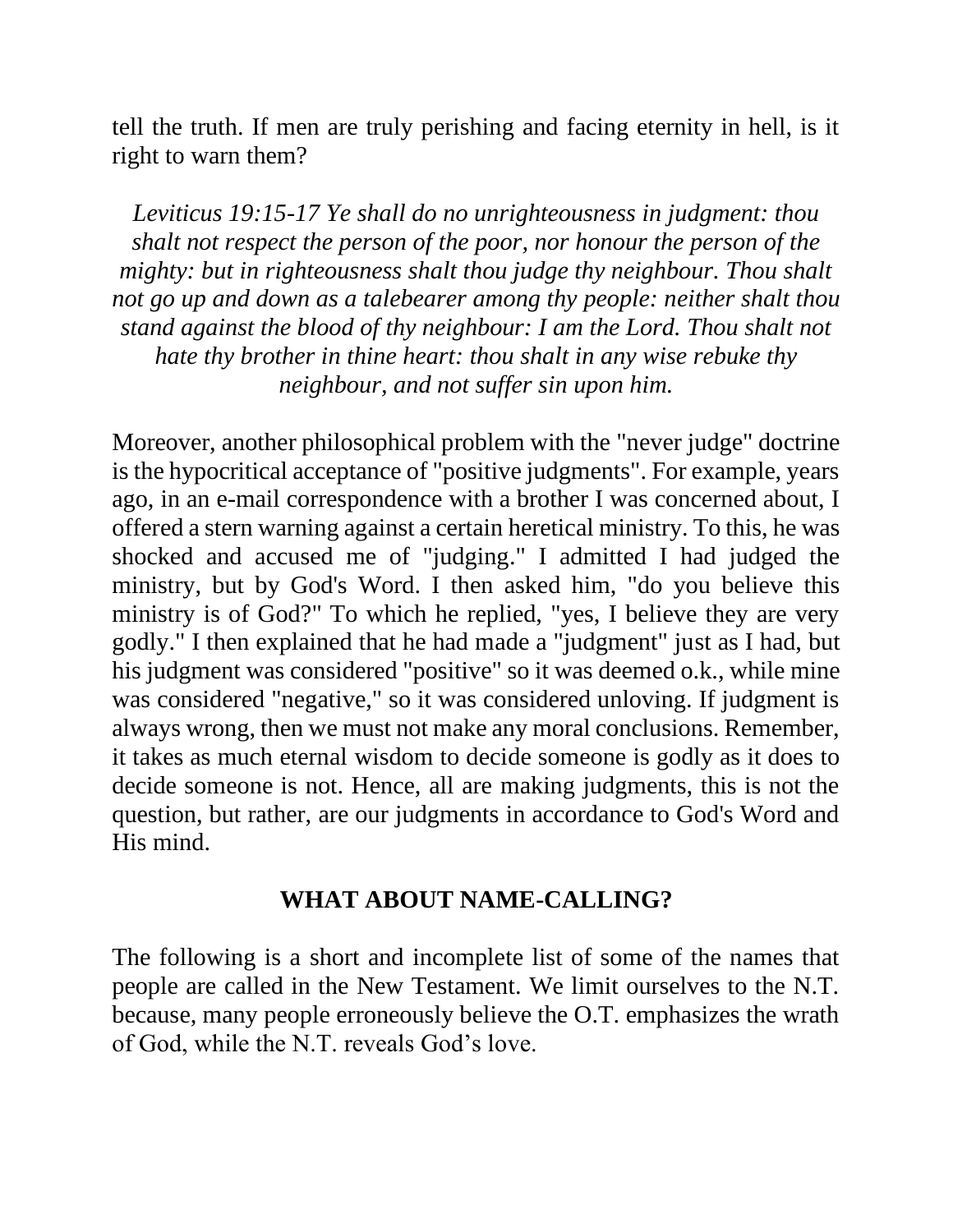"DOGS" Matt. 7:6 Jesus said, "Give not that which is holy unto the dogs" (see also 2 Peter 2:20-22, Rev. 22:15)

"SWINE" Matt. 7:6 "…neither cast your pearls before swine"

"VIPERS" Matt. 3:7 "O generation of vipers…" (see also Matt. 12:34, 23:33 and Luke 3:7)

"HYPOCRITES" Matt.6:2 "…as the hypocrites in the synagogues…" (see also Matt.6:5, 16, 15:7, 16:3, 22:18, 23:13-15, 29, 24:51, Mark 7:6, Luke 11:44, 12:56)

"CHILDREN OF THE DEVIL" John 8:44 "You are of your father the devil…" (see also Acts 13:10)

"PERVERSE" Mat. 17:17"…O faithless and perverse generation" (see also Luke 9:41, Acts 20:30, Phil. 2:15, 1Tim. 6:5)

"REPROBATE" 2 Cor 13:5-7 "…except ye be reprobates" (see also Rom 1:28, 2Tim. 3:8, Tit. 1:16)

"HEATHEN" Mat. 6:7 "…as the heathen do" (see also Mat.18:17, Act 4:25, 2Cor. 11:26, Gal. 1:16, 2:9, 3:8)

"FOOLS" Mat. 23:17 "…Ye fools and blind" (see also Luke 12:20, 1Cor.15:36, Mat.23:19, Luke 11:40, 24:25, Eph. 5:15).

"WICKED AND ADULTEROUS" Mat. 16:4 "A wicked and adulterous generation" (see also Mat. 12:45, 13:49, 18:32, 21:41, 25:26, Luke 19:22, 1Cor. 5:13, 2Thes. 3:2, 2Pet. 2:7, 3:17).

"O YE OF LITTLE FAITH" (Christ's favorite name for His apostles!) Mat.6:30, 8:26, 14:31, etc., etc., etc.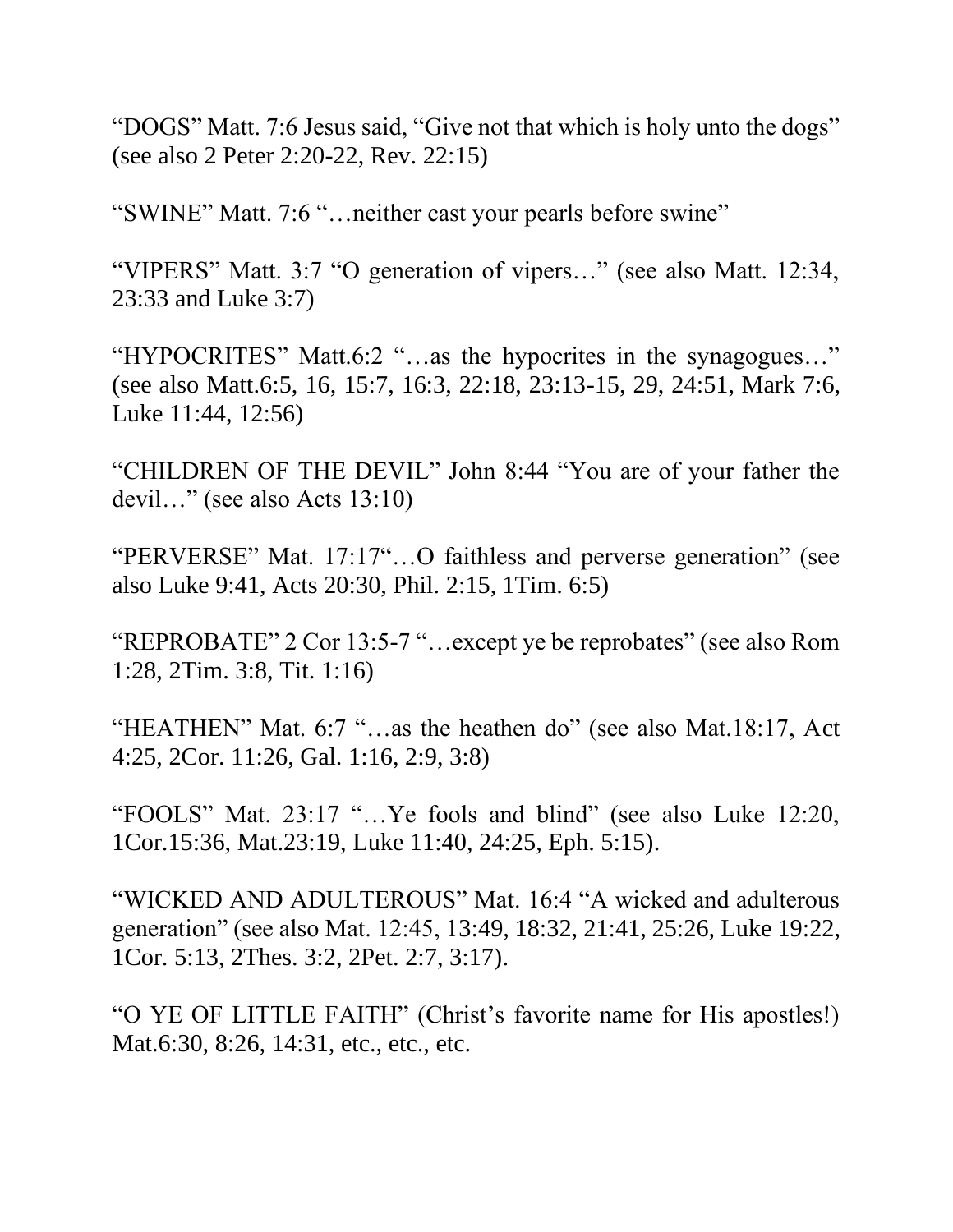"STIFF-NECKED AND UNCIRCUMCISED" Acts7:53 "…stiff-necked and uncircumcised in heart"

"LIARS, EVIL BEASTS, SLOW BELLIES" Titus 1:2 (see also 2Peter 2:12, Jude 10).

"ADULTERERS AND ADULTERESSES" Hebrews 13:4 "…whoremongers and adulterers God will judge" James 4:4 "Ye adulterers and adulteresses…" (see also Rom 7:3, Mat. 12:39, 16:4, Mark 8:38).

"WHITED WALL" Acts 23:3 Paul the apostle to the high priest.

"BRUTE BEAST, GOD-HATERS" (Rom. 1, Peter).

Thus, name-calling is an obvious activity in the life of the New Testament (not only by Jesus, but the Apostles as well). In Matthew 23 alone (one ten minute sermon), Jesus referred to the Pharisees as hypocrites 7 times. Furthermore, he called them 12 other derogatory names ranging from "blind guides" to "serpents." And finally, he told them they were hell bound. Remember when Elymas, the sorcerer, withstood the Gospel, the Apostle Paul said...

*Acts 13:9-11 ...filled with the Holy Ghost, set his eyes on him, And said, O full of all subtilty and all mischief, thou child of the devil, thou enemy of all righteousness, wilt thou not cease to pervert the right ways of the Lord? And now, behold, the hand of the Lord is upon thee, and thou shalt be blind, not seeing the sun for a season. And immediately there fell on him a mist and a darkness; and he went about seeking some to lead him by the hand.* 

Still, many assume using descriptive Bible words to define sin and sinners is unloving and spiritually counterproductive. One woman, after learning that we often use the Scriptural terms "whore" and "whoremonger" when preaching at a local strip-club, sincerely asked me, "would Jesus have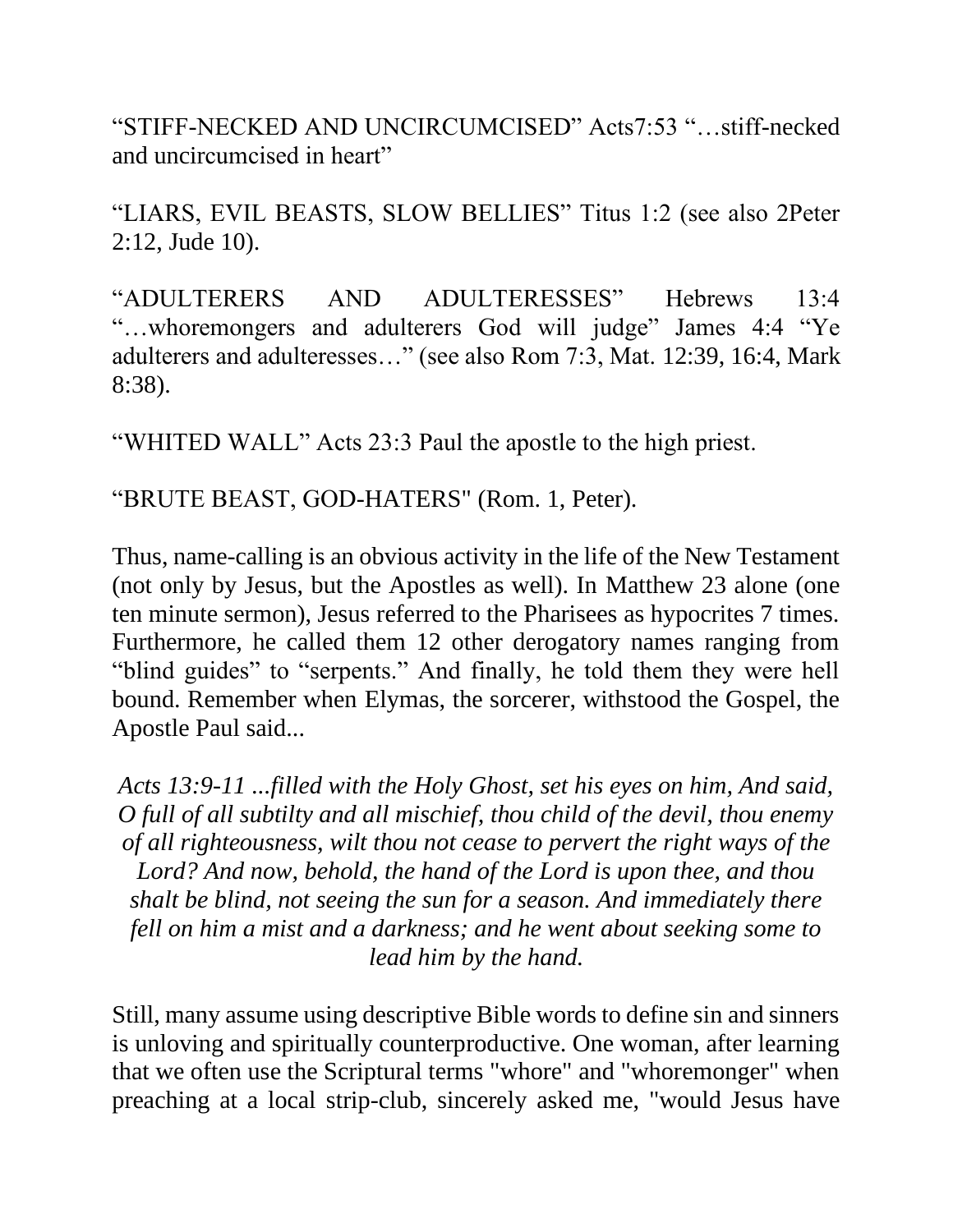converted Mary Magdeline if he had called her a 'whore' or 'adulteress'?" To which I replied, "stop and take a moment to gather a mental overview of the Scriptures, and think about what you are suggesting. You must remember God, in His Word, uses the words 'whore' and 'adulteress'. God chose the words 'whoredom' and 'adultery' to describe sin that He hates. In other words, GOD CALLS ANYONE AND EVERYONE who commits these sins, by His Word, an 'adulteress' and a 'whore'. 'Adulteress' and 'whore' are Bible words. Are they offensive? Of course, they are, God did not mean them to be complimentary, but shameful. Do you suppose God is unwise or unloving in His choice of words? Are you suggesting that it is wrong to quote and apply the Bible? Would you be so bold as to imply God would not quote His own Word? There is nothing unbiblical, and therefore, nothing unchristlike or unloving referring to women who are promiscuous and who commit adultery as 'whores' and 'adulteresses'. That's what the Bible, and therefore, God calls them. Now, it is true, it may not always be necessary to use such language nor will the Holy Ghost always lead us to confront people with the same force. Much depends on their attitude of heart. However, to attempt to paint the words 'whore' or 'adulteress' as somehow unloving or unwise is to place the Scriptures on trial and to arrogantly bring accusation against the very God of love. Finally, do we suppose Jesus would never employ words that are universally used throughout the Scriptures to define sin? I do not think this to be sound, Biblical reasoning. I find it amazing, and it indeed testifies of the low spiritual state of the church and the Biblical illiteracy that abounds, that professing Christians would actually suggest that quoting Bible words could hinder evangelism."

Remember, our job is to communicate and do this in the most clear and specific manner possible. True, we are not to unrighteously offend or "cheap shot" without cause. However, we are charged with stating the truth as clearly as possible with the objective of helping the person or persons ministered to.

Hence, according to the Bible, righteous judgment is commanded, not forbidden. May God fill us with His Spirit that we may, with love and